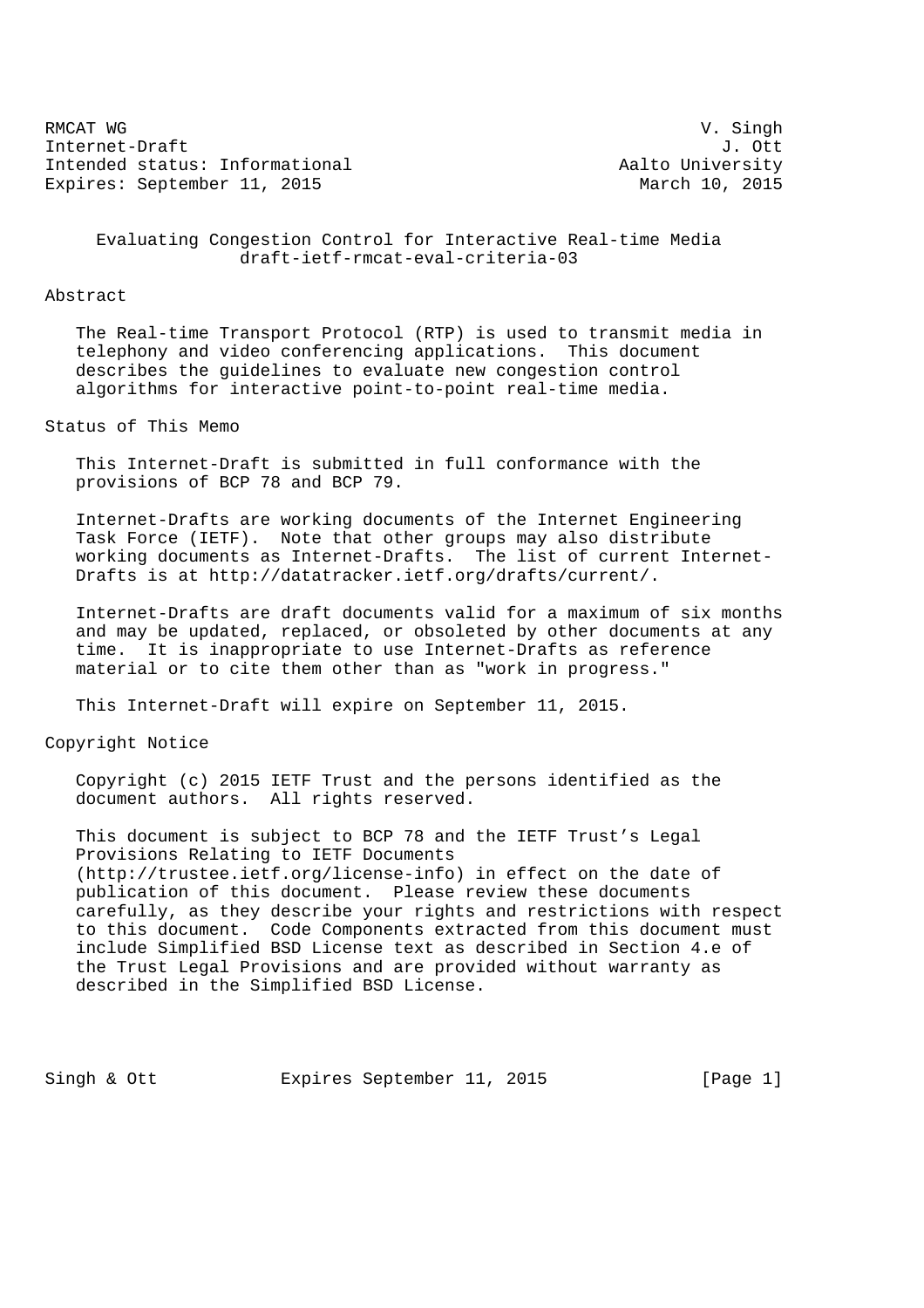Table of Contents

| 1.                                                                                                                                                                                                                                                     |  |  |                    | $\mathbf{3}$    |
|--------------------------------------------------------------------------------------------------------------------------------------------------------------------------------------------------------------------------------------------------------|--|--|--------------------|-----------------|
| 2.                                                                                                                                                                                                                                                     |  |  |                    | $\mathbf{3}$    |
| 3.                                                                                                                                                                                                                                                     |  |  |                    | $\overline{3}$  |
| 3.1.                                                                                                                                                                                                                                                   |  |  |                    | 5               |
|                                                                                                                                                                                                                                                        |  |  |                    | 5               |
| Avoiding Congestion Collapse<br>4.1.                                                                                                                                                                                                                   |  |  |                    | 5               |
| 4.2.                                                                                                                                                                                                                                                   |  |  |                    | 5               |
| 4.3.                                                                                                                                                                                                                                                   |  |  |                    | 5               |
| 4.4.                                                                                                                                                                                                                                                   |  |  |                    | $\overline{6}$  |
| Diverse Environments<br>4.5.                                                                                                                                                                                                                           |  |  |                    | 6               |
| Varying Path Characteristics<br>4.6.                                                                                                                                                                                                                   |  |  |                    | 6               |
|                                                                                                                                                                                                                                                        |  |  |                    | $7\overline{ }$ |
| Reacting to Transient Events or Interruptions<br>4.7.                                                                                                                                                                                                  |  |  |                    | $7\overline{ }$ |
| Fairness With Similar Cross-Traffic<br>4.8.                                                                                                                                                                                                            |  |  |                    |                 |
| Impact on Cross-Traffic<br>4.9.                                                                                                                                                                                                                        |  |  |                    | $7\overline{ }$ |
| 4.10. Extensions to RTP/RTCP                                                                                                                                                                                                                           |  |  |                    | 7               |
| 5. List of Network Parameters                                                                                                                                                                                                                          |  |  |                    | $7\overline{ }$ |
| 5.1.<br>One-way Propagation Delay                                                                                                                                                                                                                      |  |  |                    | 7               |
| 5.2.                                                                                                                                                                                                                                                   |  |  |                    | 8               |
| DropTail Router Queue Length<br>5.3.                                                                                                                                                                                                                   |  |  |                    | 8               |
| 5.4. Loss generation model                                                                                                                                                                                                                             |  |  |                    | 8               |
|                                                                                                                                                                                                                                                        |  |  |                    | 9               |
| 5.5.1. Random Bounded PDV (RBPDV)                                                                                                                                                                                                                      |  |  |                    | $\overline{9}$  |
| 5.5.2. Approximately Random Subject to No-Reordering Bounded                                                                                                                                                                                           |  |  |                    |                 |
| PDV (NR-RPVD)                                                                                                                                                                                                                                          |  |  | 10                 |                 |
| Traffic Models<br>ნ.<br>and the contract of the contract of the contract of the contract of the contract of the contract of the contract of the contract of the contract of the contract of the contract of the contract of the contract of the contra |  |  | 11                 |                 |
| 6.1.                                                                                                                                                                                                                                                   |  |  | 11                 |                 |
| 6.2.                                                                                                                                                                                                                                                   |  |  | 12                 |                 |
| 7.                                                                                                                                                                                                                                                     |  |  | 12                 |                 |
|                                                                                                                                                                                                                                                        |  |  | 12                 |                 |
| 8.                                                                                                                                                                                                                                                     |  |  |                    |                 |
| 9.                                                                                                                                                                                                                                                     |  |  | 12                 |                 |
|                                                                                                                                                                                                                                                        |  |  | 12                 |                 |
|                                                                                                                                                                                                                                                        |  |  | 12                 |                 |
| Normative References<br>11.1.                                                                                                                                                                                                                          |  |  | 12                 |                 |
| 11.2. Informative References                                                                                                                                                                                                                           |  |  | 13                 |                 |
| Appendix A. Application Trade-off                                                                                                                                                                                                                      |  |  | 14                 |                 |
|                                                                                                                                                                                                                                                        |  |  | 14                 |                 |
|                                                                                                                                                                                                                                                        |  |  | 14                 |                 |
| B.1. Changes in draft-ietf-rmcat-eval-criteria-02                                                                                                                                                                                                      |  |  | $\cdot$ $\cdot$ 14 |                 |
| Changes in draft-ietf-rmcat-eval-criteria-02<br>B.2.                                                                                                                                                                                                   |  |  | 14                 |                 |
| Changes in draft-ietf-rmcat-eval-criteria-01<br>B.3.                                                                                                                                                                                                   |  |  | 14                 |                 |
| Changes in draft-ietf-rmcat-eval-criteria-00<br>B.4.                                                                                                                                                                                                   |  |  | 15                 |                 |
| Changes in draft-singh-rmcat-cc-eval-04<br>B.5.<br>$\sim$ $\sim$ $\sim$                                                                                                                                                                                |  |  | 15                 |                 |
| B.6.<br>Changes in draft-singh-rmcat-cc-eval-03                                                                                                                                                                                                        |  |  | 15                 |                 |
| <b>B.7.</b><br>Changes in draft-singh-rmcat-cc-eval-02                                                                                                                                                                                                 |  |  | 15                 |                 |
| Changes in draft-singh-rmcat-cc-eval-01<br>B.8.                                                                                                                                                                                                        |  |  | 15                 |                 |
| Authors' Addresses<br>.                                                                                                                                                                                                                                |  |  | 16                 |                 |
|                                                                                                                                                                                                                                                        |  |  |                    |                 |

Singh & Ott **Expires September 11, 2015** [Page 2]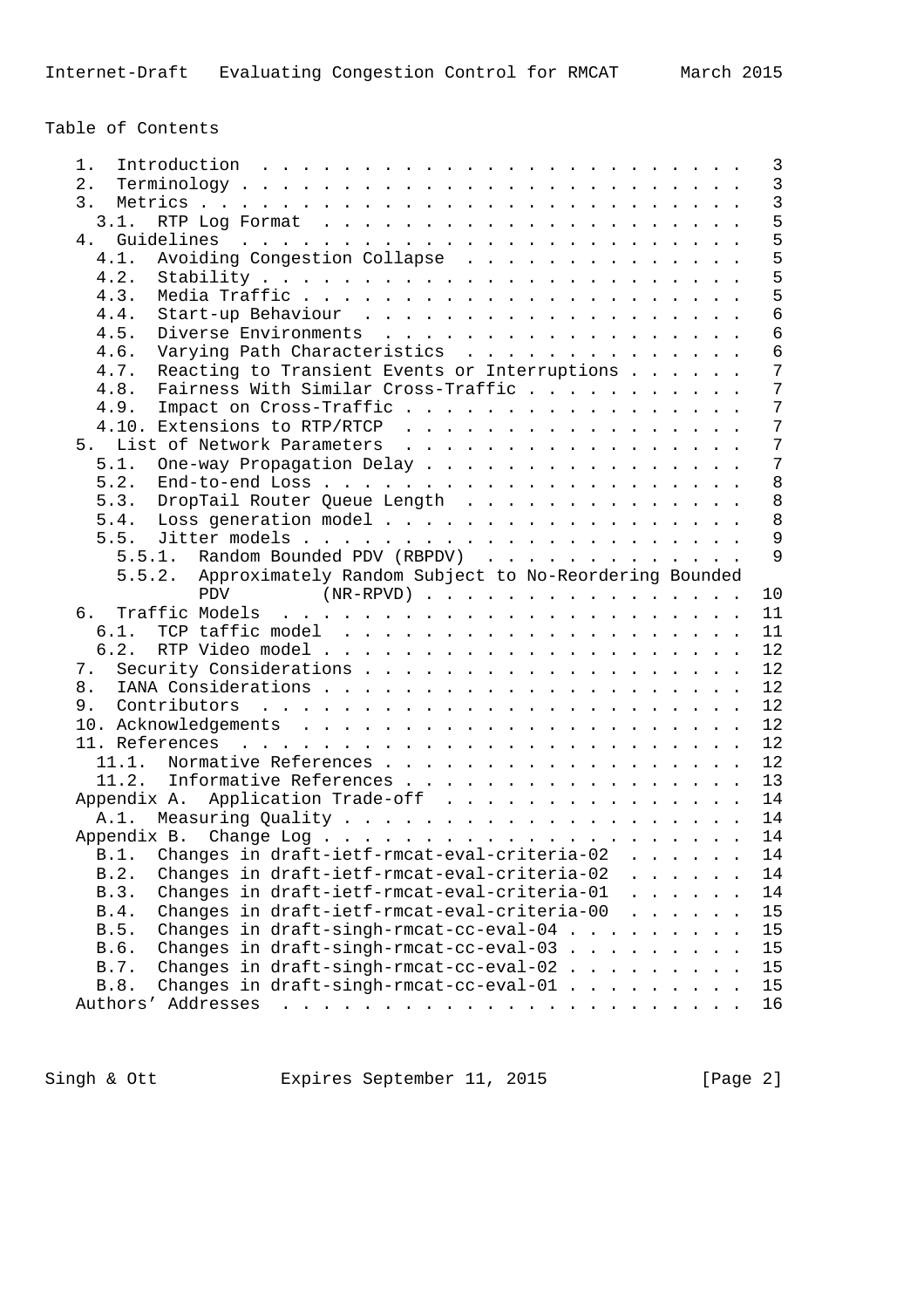# 1. Introduction

 This memo describes the guidelines to help with evaluating new congestion control algorithms for interactive point-to-point real time media. The requirements for the congestion control algorithm are outlined in [I-D.ietf-rmcat-cc-requirements]). This document builds upon previous work at the IETF: Specifying New Congestion Control Algorithms [RFC5033] and Metrics for the Evaluation of Congestion Control Algorithms [RFC5166].

 The guidelines proposed in the document are intended to help prevent a congestion collapse, promote fair capacity usage and optimize the media flow's throughput. Furthermore, the proposed algorithms are expected to operate within the envelope of the circuit breakers defined in [I-D.ietf-avtcore-rtp-circuit-breakers].

 This document only provides broad-level criteria for evaluating a new congestion control algorithm. The minimal requirement for RMCAT proposals is to produce or present results for the test scenarios described in [I-D.ietf-rmcat-eval-test] (Basic Test Cases). The results of the evaluation are not expected to be included within the internet-draft but should be cited in the document.

2. Terminology

 The terminology defined in RTP [RFC3550], RTP Profile for Audio and Video Conferences with Minimal Control [RFC3551], RTCP Extended Report (XR) [RFC3611], Extended RTP Profile for RTCP-based Feedback (RTP/AVPF) [RFC4585] and Support for Reduced-Size RTCP [RFC5506] apply.

3. Metrics

 Each experiment is expected to log every incoming and outgoing packet (the RTP logging format is described in Section 3.1). The logging can be done inside the application or at the endpoints using PCAP (packet capture, e.g., tcpdump, wireshark). The following are calculated based on the information in the packet logs:

- 1. Sending rate, Receiver rate, Goodput (measured at 200ms intervals)
- 2. Packets sent, Packets received
- 3. Bytes sent, bytes received
- 4. Packet delay

Singh & Ott **Expires September 11, 2015** [Page 3]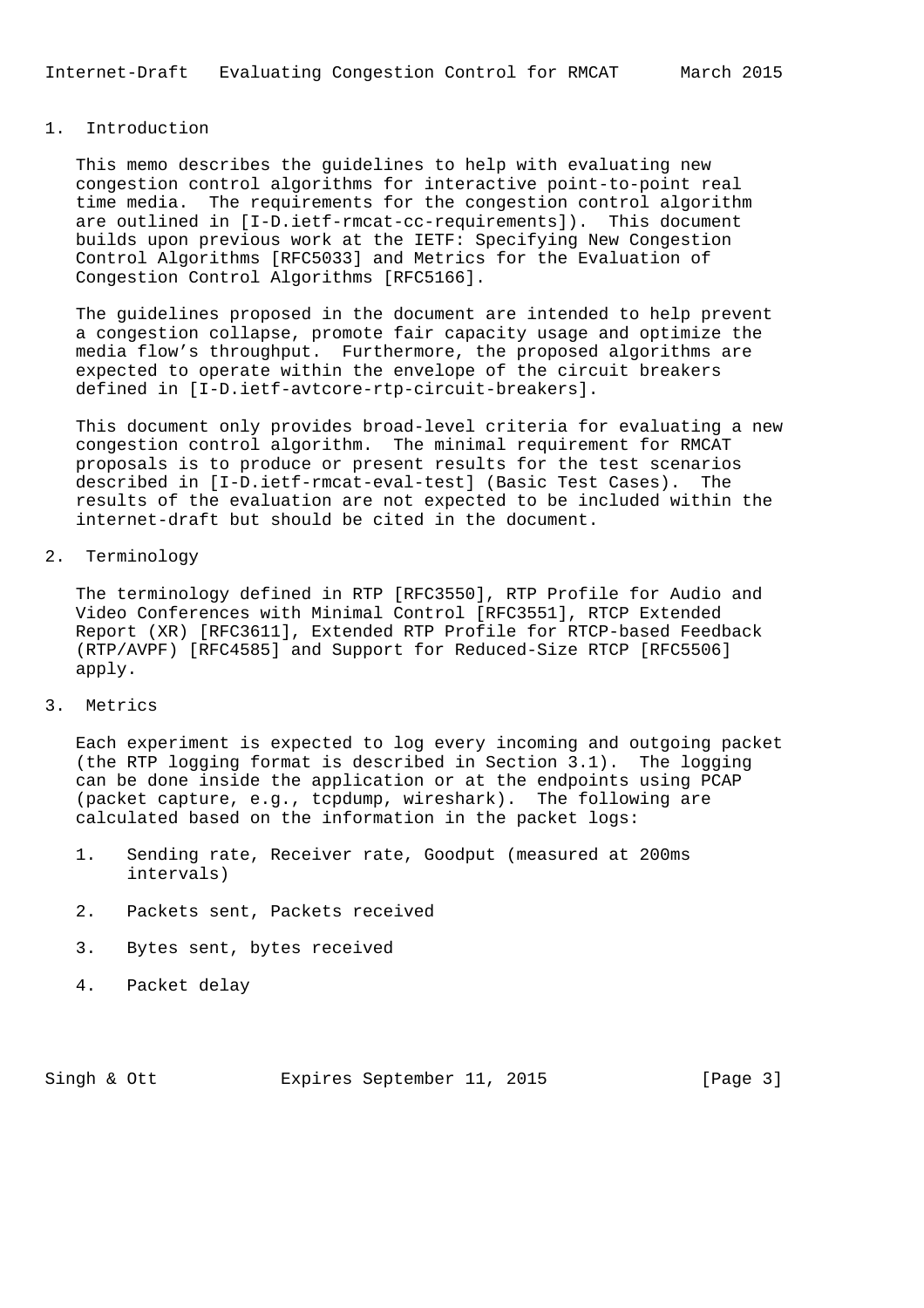- 5. Packets lost, Packets discarded (from the playout or de-jitter buffer)
- 6. If using, retransmission or FEC: post-repair loss
- 7. Fairness or Unfairness: Experiments testing the performance of an RMCAT proposal against any cross-traffic must define its expected criteria for fairness. The "unfairness" test guideline (measured at 1s intervals) is: 1. Does not trigger the circuit breaker. 2. No RMCAT stream achieves more than 3 times the average throughput of the RMCAT stream with the lowest average throughput, for a case when the competing streams have similar RTTs. 3. RTT should not grow by a factor of 3 for the existing flows when a new flow is added. For example, see the test scenarios described in [I-D.ietf-rmcat-eval-test].
- 8. Convergence time: The time taken to reach a stable rate at startup, after the available link capacity changes, or when new flows get added to the bottleneck link.
- 9. Instability or oscillation in the sending rate: The frequency or number of instances when the sending rate oscillates between an high watermark level and a low watermark level, or vice-versa in a defined time window. For example, the watermarks can be set at 4x interval: 500 Kbps, 2 Mbps, and a time window of 500ms.
- 10. Bandwidth Utilization, defined as ratio of the instantaneous sending rate to the instantaneous bottleneck capacity. This metric is useful only when an RMCAT flow is by itself or competing with similar cross-traffic.

 From the logs the statistical measures (min, max, mean, standard deviation and variance) for the whole duration or any specific part of the session can be calculated. Also the metrics (sending rate, receiver rate, goodput, latency) can be visualized in graphs as variation over time, the measurements in the plot are at 1 second intervals. Additionally, from the logs it is possible to plot the histogram or CDF of packet delay.

 [Open issue (1): Using Jain-fairness index (JFI) for measuring self fairness between RTP flows? measured at what intervals? visualized as a CDF or a timeseries? Additionally: Use JFI for comparing fairness between RTP and long TCP flows? ]

Singh & Ott **Expires September 11, 2015** [Page 4]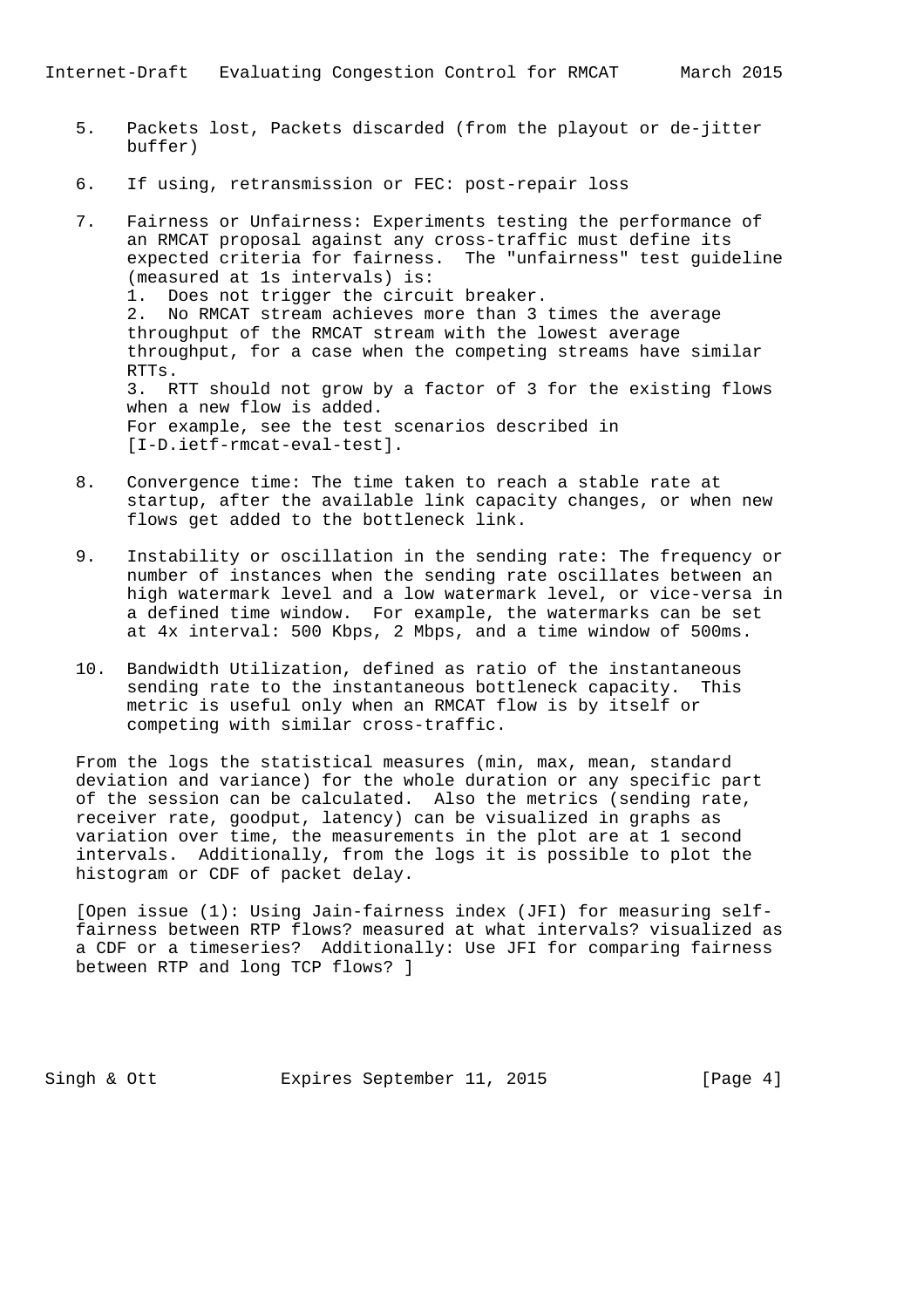## 3.1. RTP Log Format

 The log file is tab or comma separated containing the following details:

> Send or receive timestamp (unix) RTP payload type SSRC RTP sequence no RTP timestamp marker bit payload size

 If the congestion control implements, retransmissions or FEC, the evaluation should report both packet loss (before applying error resilience) and residual packet loss (after applying error resilience).

# 4. Guidelines

 A congestion control algorithm should be tested in simulation or a testbed environment, and the experiments should be repeated multiple times to infer statistical significance. The following guidelines are considered for evaluation:

#### 4.1. Avoiding Congestion Collapse

 The congestion control algorithm is expected to take an action, such as reducing the sending rate, when it detects congestion. Typically, it should intervene before the circuit breaker [I-D.ietf-avtcore-rtp-circuit-breakers] is engaged.

 Does the congestion control propose any changes to (or diverge from) the circuit breaker conditions defined in [I-D.ietf-avtcore-rtp-circuit-breakers].

# 4.2. Stability

 The congestion control should be assessed for its stability when the path characteristics do not change over time. Changing the media encoding rate estimate too often or by too much may adversely affect the application layer performance.

#### 4.3. Media Traffic

 The congestion control algorithm should be assessed with different types of media behavior, i.e., the media should contain idle and

Singh & Ott **Expires September 11, 2015** [Page 5]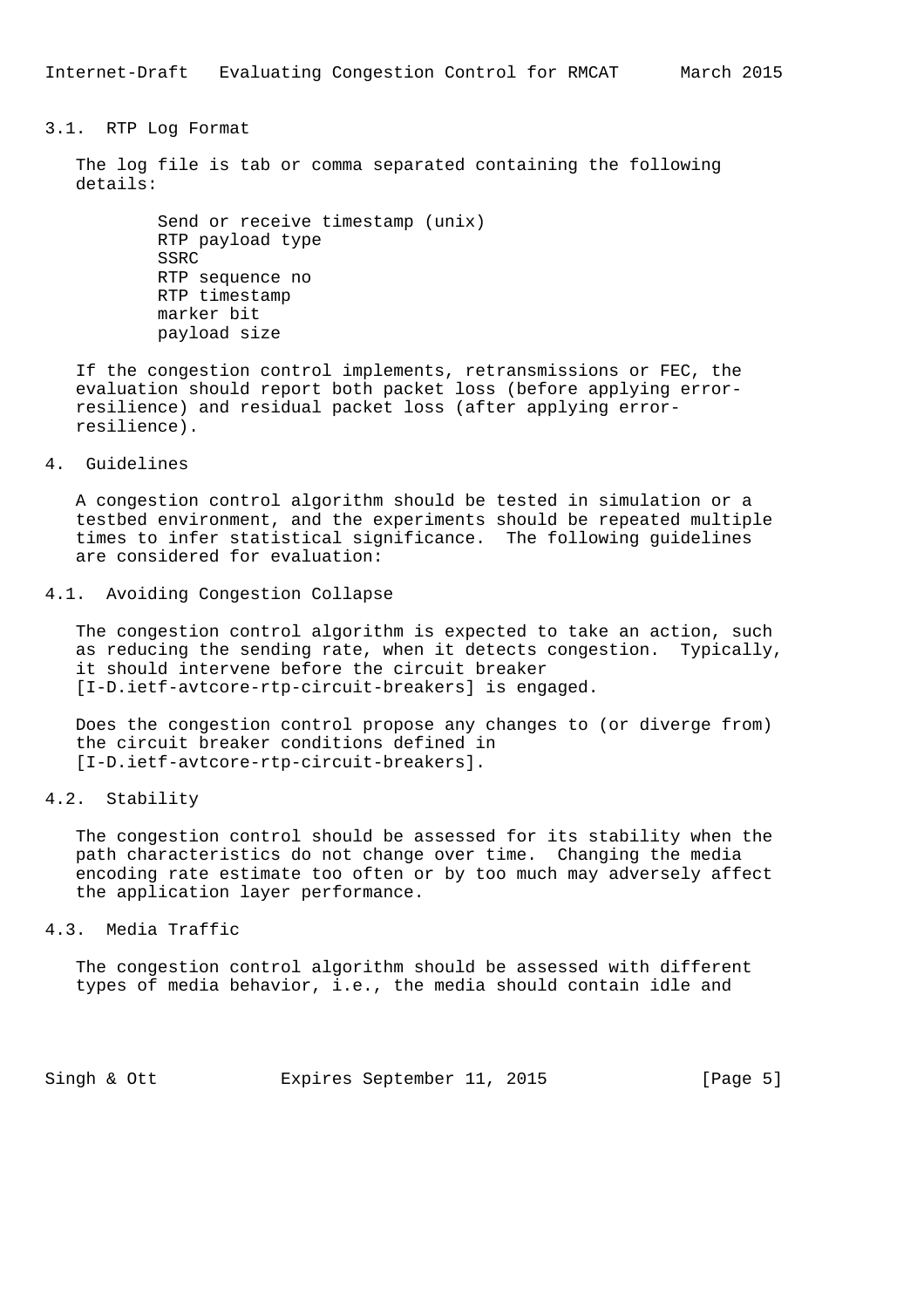data-limited periods. For example, periods of silence for audio, varying amount of motion for video, or bursty nature of I-frames.

 The evaluation may be done in two stages. In the first stage, the endpoint generates traffic at the rate calculated by the congestion controller. In the second stage, real codecs or models of video codecs are used to mimic application-limited data periods and varying video frame sizes.

### 4.4. Start-up Behaviour

 The congestion control algorithm should be assessed with different start-rates. The main reason is to observe the behavior of the congestion control in different test scenarios, such as when competing with varying amount of cross-traffic or how quickly does the congestion control algorithm achieve a stable sending rate.

### 4.5. Diverse Environments

 The congestion control algorithm should be assessed in heterogeneous environments, containing both wired and wireless paths. Examples of wireless access technologies are: 802.11, GPRS, HSPA, or LTE. One of the main challenges of the wireless environments for the congestion control algorithm is to distinguish between congestion induced loss and transmission (bit-error) loss. Congestion control algorithms may incorrectly identify transmission loss as congestion loss and reduce the media encoding rate by too much, which may cause oscillatory behavior and deteriorate the users' quality of experience. Furthermore, packet loss may induce additional delay in networks with wireless paths due to link-layer retransmissions.

### 4.6. Varying Path Characteristics

 The congestion control algorithm should be evaluated for a range of path characteristics such as, different end-to-end capacity and latency, varying amount of cross traffic on a bottleneck link and a router's queue length. For the moment, only DropTail queues are used. However, if new Active Queue Management (AQM) schemes become available, the performance of the congestion control algorithm should be again evaluated.

 In an experiment, if the media only flows in a single direction, the feedback path should also be tested with varying amounts of impairments.

 The main motivation for the previous and current criteria is to identify situations in which the proposed congestion control is less performant.

Singh & Ott **Expires September 11, 2015** [Page 6]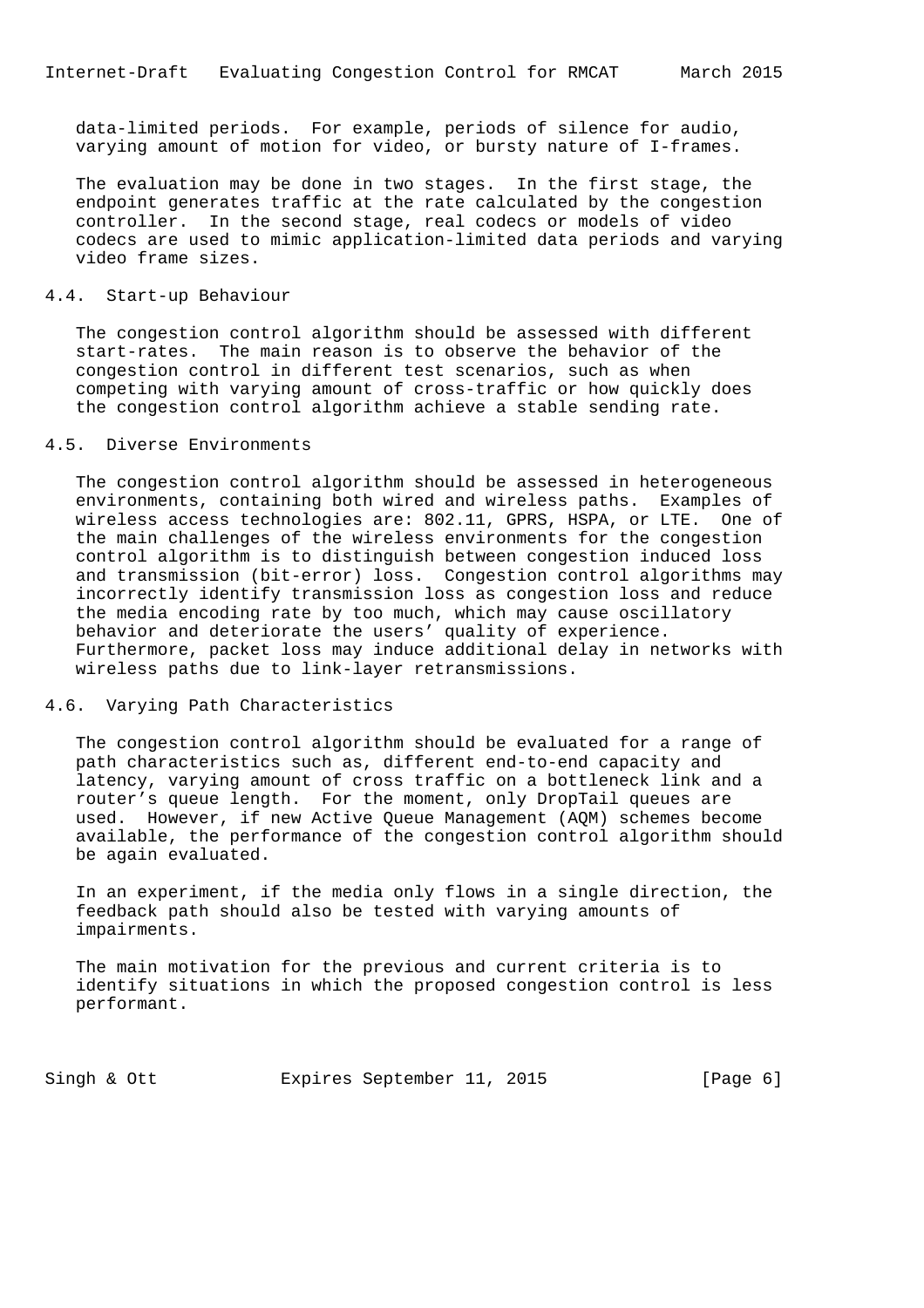### 4.7. Reacting to Transient Events or Interruptions

 The congestion control algorithm should be able to handle changes in end-to-end capacity and latency. Latency may change due to route updates, link failures, handovers etc. In mobile environment the end-to-end capacity may vary due to the interference, fading, handovers, etc. In wired networks the end-to-end capacity may vary due to changes in resource reservation.

#### 4.8. Fairness With Similar Cross-Traffic

 The congestion control algorithm should be evaluated when competing with other RTP flows using the same or another candidate congestion control algorithm. The proposal should highlight the bottleneck capacity share of each RTP flow.

### 4.9. Impact on Cross-Traffic

 The congestion control algorithm should be evaluated when competing with standard TCP. Short TCP flows may be considered as transient events and the RTP flow may give way to the short TCP flow to complete quickly. However, long-lived TCP flows may starve out the RTP flow depending on router queue length.

 The proposal should also measure the impact on varied number of cross-traffic sources, i.e., few and many competing flows, or mixing various amounts of TCP and similar cross-traffic.

#### 4.10. Extensions to RTP/RTCP

 The congestion control algorithm should indicate if any protocol extensions are required to implement it and should carefully describe the impact of the extension.

### 5. List of Network Parameters

 The implementors initially are encouraged to choose evaluation settings from the following values:

#### 5.1. One-way Propagation Delay

 Experiments are expected to verify that the congestion control is able to work in challenging situations, for example over trans continental and/or satellite links. Typical values are:

- 1. Very low latency: 0-1ms
- 2. Low latency: 50ms

Singh & Ott **Expires September 11, 2015** [Page 7]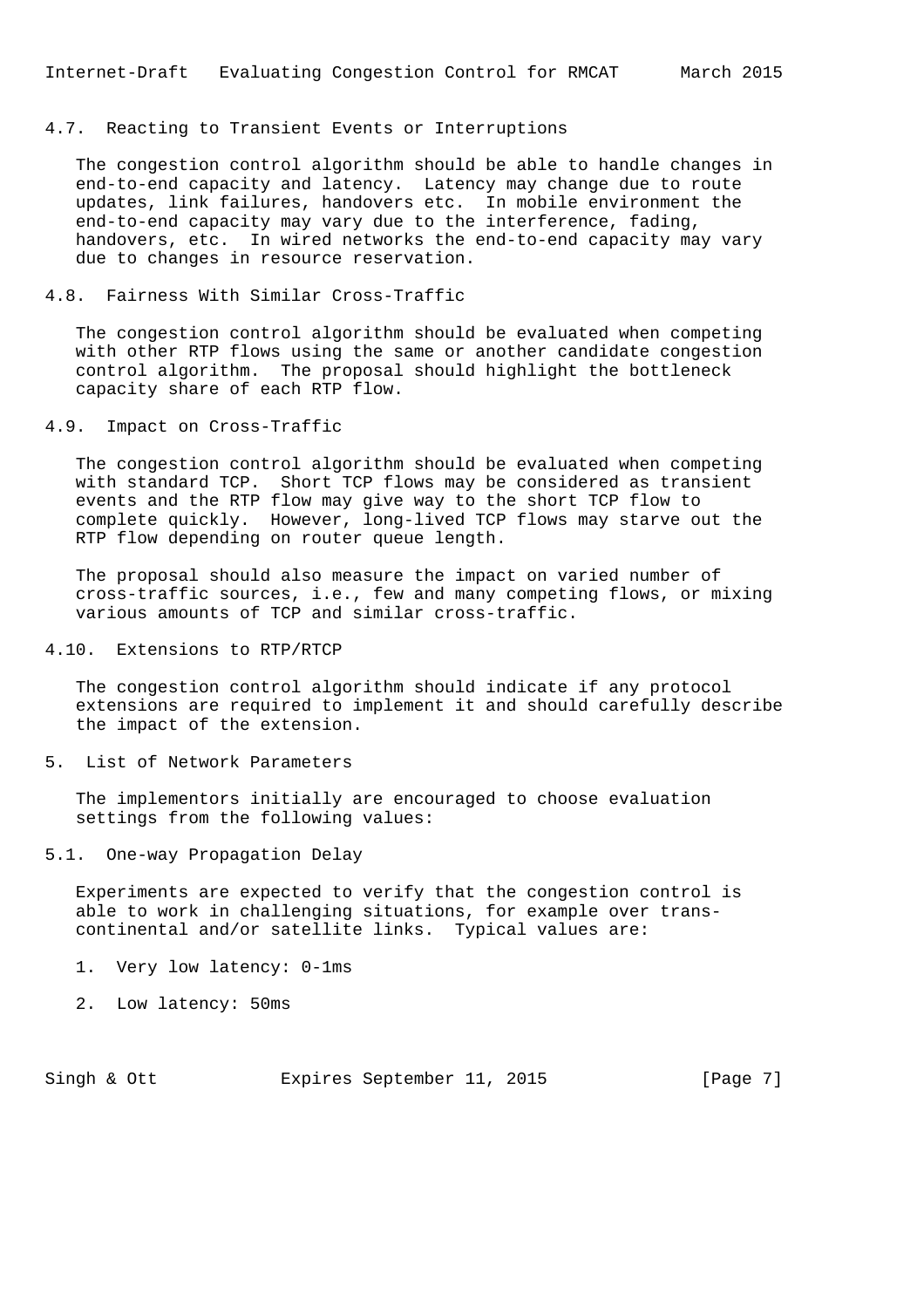- 3. High latency: 150ms
- 4. Extreme latency: 300ms
- 5.2. End-to-end Loss

 To model lossy links, the experiments can choose one of the following loss rates, the fractional loss is the ratio of packets lost and packets sent.

- 1. no loss: 0%
- 2. 1%
- 3. 5%
- 4. 10%
- 5. 20%

#### 5.3. DropTail Router Queue Length

 The router queue length is measured as the time taken to drain the FIFO queue. It has been noted in various discussions that the queue length in the current deployed Internet varies significantly. While the core backbone network has very short queue length, the home gateways usually have larger queue length. Those various queue lengths can be categorized in the following way:

- 1. QoS-aware (or short): 70ms
- 2. Nominal: 300-500ms
- 3. Buffer-bloated: 1000-2000ms

 Here the size of the queue is measured in bytes or packets and to convert the queue length measured in seconds to queue length in bytes:

QueueSize (in bytes) = QueueSize (in sec) x Throughput (in bps)/8

5.4. Loss generation model

 [Editor's note : Describes the model for generating packet losses, for example, losses can be generated using traces, or using the Gilbert-Elliot model, or randomly (uncorrelated loss).]

Singh & Ott **Expires September 11, 2015** [Page 8]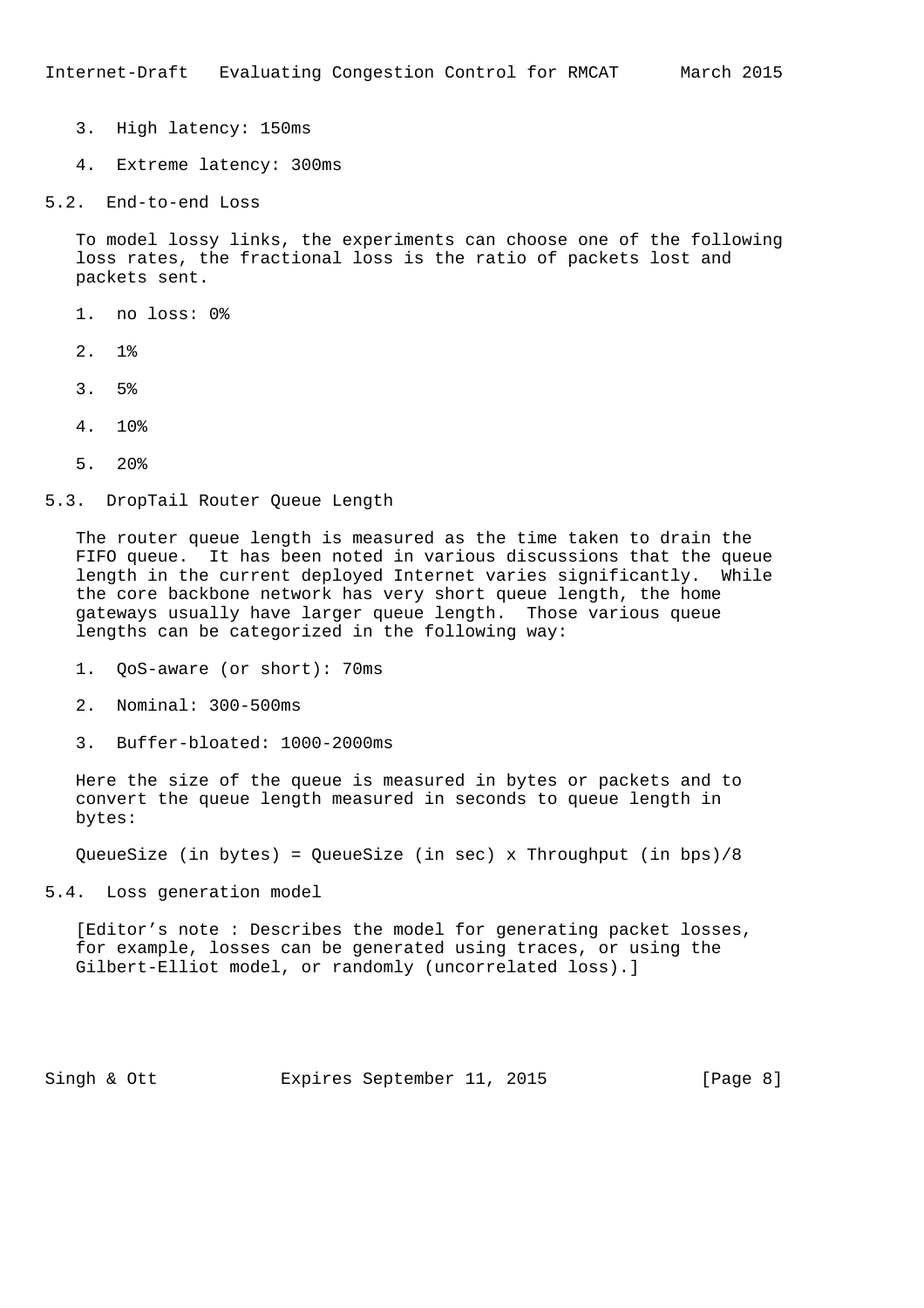### 5.5. Jitter models

 This section defines jitter model for the purposes of this document. When jitter is to be applied to both the RMCAT flow and any competing flow (such as a TCP competing flow), the competing flow will use the jitter definition below that does not allow for re-ordering of packets on the competing flow (see NR-RBPDV definition below).

 Jitter is an overloaded term in communications. Its meaning is typically associated with the variation of a metric (e.g., delay) with respect to some reference metric (e.g., average delay or minimum delay). For example, RFC 3550 jitter is a smoothed estimate of jitter which is particularly meaningful if the underlying packet delay variation was caused by a Gaussian random process.

 Because jitter is an overloaded term, we instead use the term Packet Delay Variation (PDV) to describe the variation of delay of individual packets in the same sense as the IETF IPPM WG has defined PDV in their documents (e.g., RFC 3393) and as the ITU-T SG16 has defined IP Packet Delay Variation (IPDV) in their documents (e.g., Y.1540).

 Most PDV distributions in packet network systems are one-sided distributions (the measurement of which with a finite number of measurement samples result in one-sided histograms). In the usual packet network transport case there is typically one packet that transited the network with the minimum delay, then a majority of packets also transit the system within some variation from this minimum delay, and then a minority of the packets transits the network with delays higher than the median or average transit time (these are outliers). Although infrequent, outliers can cause significant deleterious operation in adaptive systems and should be considered in RMCAT adaptation designs.

 In this section we define two different bounded PDV characteristics, 1) Random Bounded PDV and 2) Approximately Random Subject to No- Reordering Bounded PDV.

5.5.1. Random Bounded PDV (RBPDV)

 The RBPDV probability distribution function (pdf) is specified to be of some mathematically describable function which includes some practical minimum and maximum discrete values suitable for testing. For example, the minimum value, x\_min, might be specified as the minimum transit time packet and the maximum value, x\_max, might be idefined to be two standard deviations higher than the mean.

Singh & Ott **Expires September 11, 2015** [Page 9]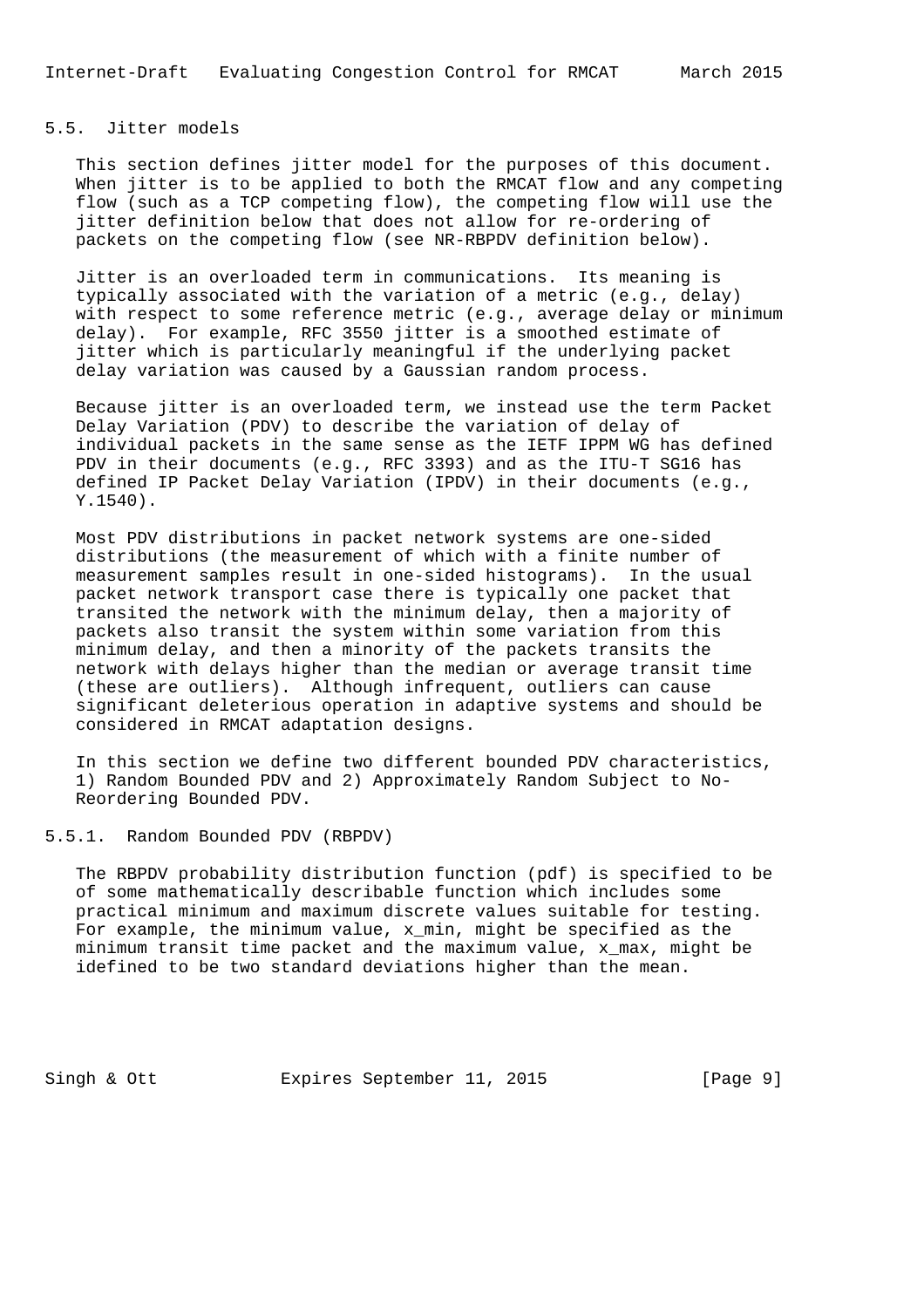Since we are typically interested in the distribution relative to the mean delay packet, we define the zero mean PVD sample, z(n), to be  $z(n) = x(n) - x$  mean, where  $x(n)$  is a sample of the RBPDV random variable x and x\_mean is the mean of x.

We assume here that  $s(n)$  is the original source time of packet n and the post-jitter induced emmission time,  $j(n)$ , for packet n is  $j(n)$  =  $\{[z(n) + x_mean] + s(n)\}\$ . It follows that the separation in the postjitter time of packets n and n+1 is  $\{[s(n+1)-s(n)] - [z(n)-z(n+1)]\}$ . Since the first term is always a positive quantity, we note that packet reordering at the receiver is possible whenever the second term is greater than the first. Said another way, whenever the difference in possible zero mean PDV sample delays (i.e., [x\_max x\_min]) exceeds the inter-departure time of any two sent packets, we have the possibility of packet re-ordering.

 There are important use cases in real networks where packets can become re-ordered such as in load balancing topologies and during route changes. However, for the vast majority of cases there is no packet re-ordering because most of the time packets follow the same path. Due to this, if a packet becomes overly delayed, the packets after it on that flow are also delayed. This is especially true for mobile wireless links where there are per-flow queues prior to base station scheduling. Owing to this important use case, we define another PDV profile similar to the above, but one that does not allow for re-ordering within a flow.

5.5.2. Approximately Random Subject to No-Reordering Bounded PDV (NR- RPVD)

 No Reordering RPDV, NR-RPVD, is defined similarly to the above with one important exception. Let serial(n) be defined as the serialization delay of packet n at the lowest bottleneck link rate (or other appropriate rate) in a given test. Then we produce all the post-jitter values for  $j(n)$  for  $n = 1, 2, ...$  N, where N is the length of the source sequence s to be offset-ed. The exception can be stated as follows: We revisit all  $j(n)$  beginning from index  $n=2$ , and if  $j(n)$  is determined to be less than  $[j(n-1)+\text{serial}(n-1)]$ , we redefine  $j(n)$  to be equal to  $[j(n-1)+\text{serial}(n-1)]$  and continue for all remaining n (i.e.,  $n = 3, 4, ... N$ ). This models the case where the packet n is sent immediately after packet (n-1) at the bottleneck link rate. Although this is generally the theoretical minimum in that it assumes that no other packets from other flows are in-between packet n and n+1 at the bottleneck link, it is a reasonable assumption for per flow queuing.

 We note that this assumption holds for some important exception cases, such as packets immediately following outliers. There are a

Singh & Ott **Expires September 11, 2015** [Page 10]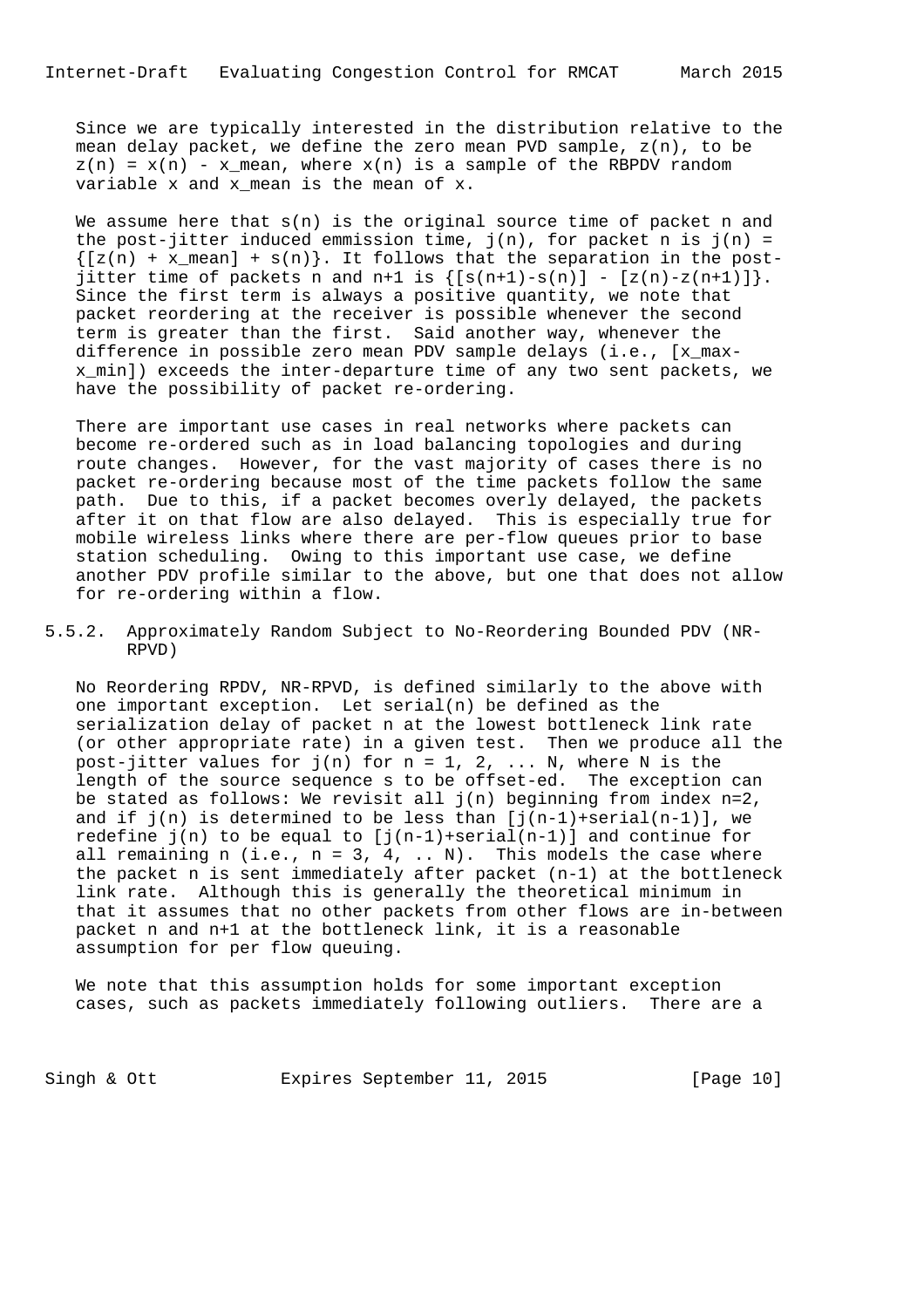multitude of software controlled elements common on end-to-end Internet paths (such as firewalls, ALGs and other middleboxes) which stop processing packets while servicing other functions (e.g., garbage collection). Often these devices do not drop packets, but rather queue them for later processing and cause many of the outliers. Thus NR-RPVD models this particular use case (assuming serial(n+1) is defined appropriately for the device causing the outlier) and thus is believed to be important for adaptation development for RMCAT.

 [Editor's Note: It may require to define test distributions as well. Example test distribution may include-

 1 - Two-sided: Uniform PDV Distribution. Two quantities to define: x\_min and x\_max.

 2 - Two-sided: Truncated Gaussian PDV Distribution. Four quantities to define: the appropriate x\_min and x\_max for test (e.g., +/- two sigma values), the standard deviation and the mean.

3 - One Sided: TBD]

# 6. Traffic Models

6.1. TCP taffic model

 Long-lived TCP flows will download data throughout the session and are expected to have infinite amount of data to send or receive.

 Each short TCP flow is modeled as a sequence of file downloads interleaved with idle periods. Not all short TCPs start at the same time, i.e., some start in the ON state while others start in the OFF state.

 The short TCP flows can be modelled in two ways, 1) 100s of flows fetching small (5-20 KB) amounts of data, or 2) 10s of flows fetching slightly larger (100-1000KB) amounts of data.

 The idle period is typically derived from an exponential distribution with the mean value of 10 seconds.

 [Open issue: short-lived/bursty TCP cross-traffic parameters are still to be agreed upon].

Singh & Ott **Expires September 11, 2015** [Page 11]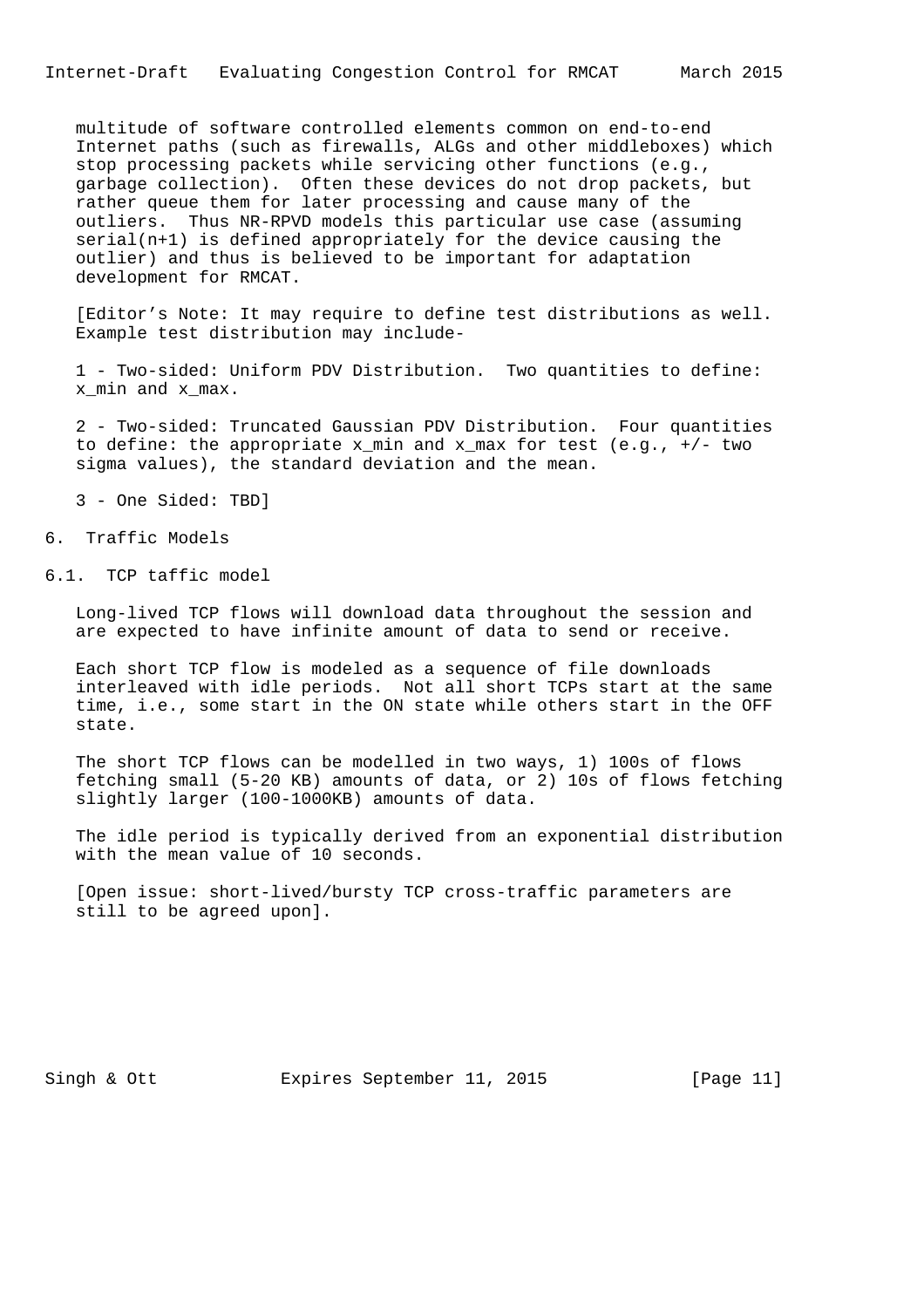6.2. RTP Video model

 [I-D.zhu-rmcat-video-traffic-source] describes two types of video traffic models for evaluating RMCAT candidate algorithms. The first model statistically characterizes the behavior of a video encoder. Whereas the second model uses video traces.

7. Security Considerations

Security issues have not been discussed in this memo.

8. IANA Considerations

There are no IANA impacts in this memo.

9. Contributors

 The content and concepts within this document are a product of the discussion carried out in the Design Team.

Michael Ramalho provided the text for the Jitter model.

10. Acknowledgements

 Much of this document is derived from previous work on congestion control at the IETF.

 The authors would like to thank Harald Alvestrand, Anna Brunstrom, Luca De Cicco, Wesley Eddy, Lars Eggert, Kevin Gross, Vinayak Hegde, Stefan Holmer, Randell Jesup, Mirja Kuehlewind, Karen Nielsen, Piers O'Hanlon, Colin Perkins, Michael Ramalho, Zaheduzzaman Sarker, Timothy B. Terriberry, Michael Welzl, and Mo Zanaty for providing valuable feedback on earlier versions of this draft. Additionally, also thank the participants of the design team for their comments and discussion related to the evaluation criteria.

- 11. References
- 11.1. Normative References
	- [RFC3550] Schulzrinne, H., Casner, S., Frederick, R., and V. Jacobson, "RTP: A Transport Protocol for Real-Time Applications", STD 64, RFC 3550, July 2003.
	- [RFC3551] Schulzrinne, H. and S. Casner, "RTP Profile for Audio and Video Conferences with Minimal Control", STD 65, RFC 3551, July 2003.

Singh & Ott **Expires September 11, 2015** [Page 12]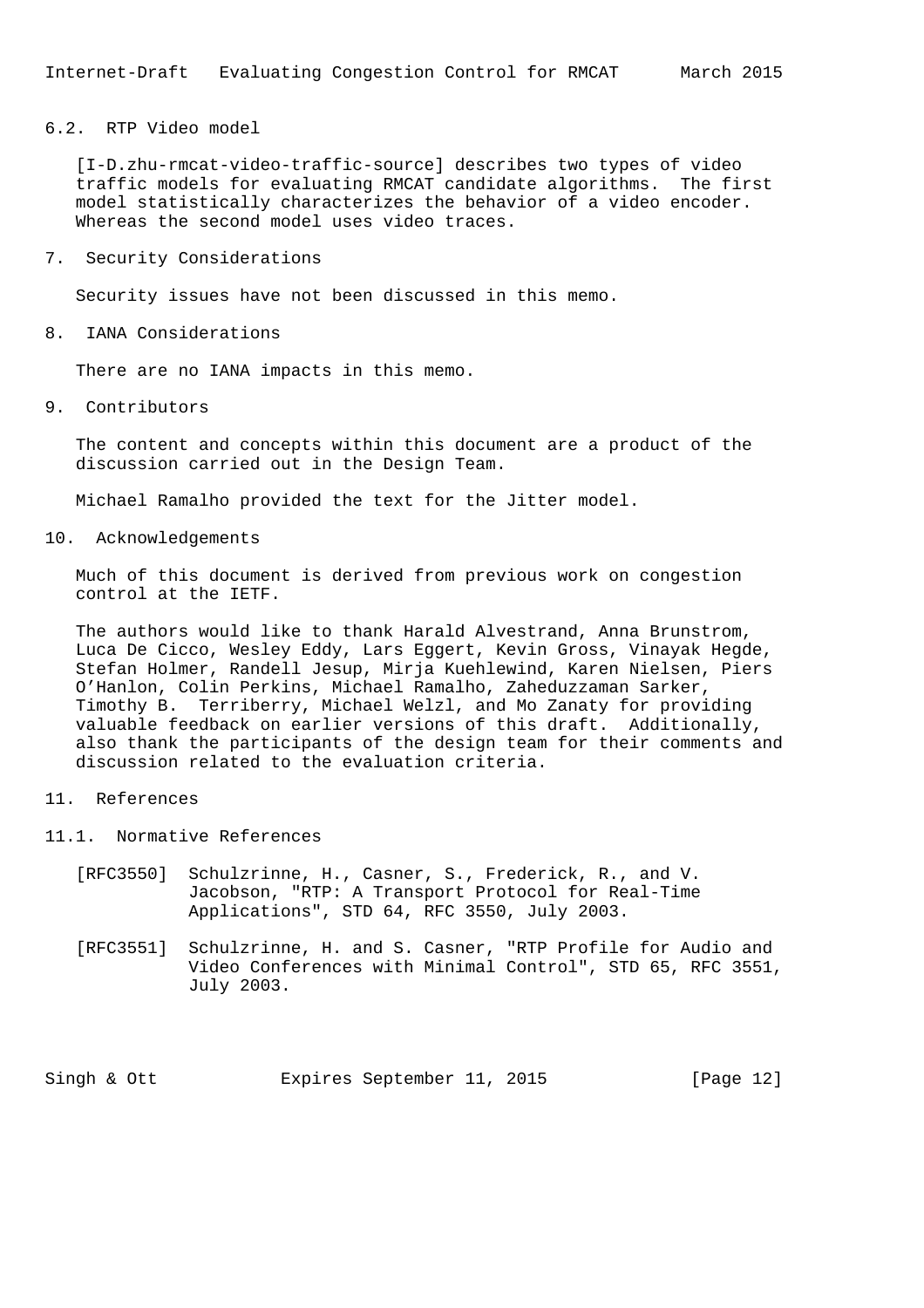Internet-Draft Evaluating Congestion Control for RMCAT March 2015

- [RFC3611] Friedman, T., Caceres, R., and A. Clark, "RTP Control Protocol Extended Reports (RTCP XR)", RFC 3611, November 2003.
- [RFC4585] Ott, J., Wenger, S., Sato, N., Burmeister, C., and J. Rey, "Extended RTP Profile for Real-time Transport Control Protocol (RTCP)-Based Feedback (RTP/AVPF)", RFC 4585, July 2006.
- [RFC5506] Johansson, I. and M. Westerlund, "Support for Reduced-Size Real-Time Transport Control Protocol (RTCP): Opportunities and Consequences", RFC 5506, April 2009.
- [I-D.ietf-rmcat-cc-requirements] Jesup, R. and Z. Sarker, "Congestion Control Requirements for Interactive Real-Time Media", draft-ietf-rmcat-cc requirements-09 (work in progress), December 2014.
- [I-D.ietf-avtcore-rtp-circuit-breakers] Perkins, C. and V. Singh, "Multimedia Congestion Control: Circuit Breakers for Unicast RTP Sessions", draft-ietf avtcore-rtp-circuit-breakers-09 (work in progress), March 2015.
- 11.2. Informative References
	- [RFC5033] Floyd, S. and M. Allman, "Specifying New Congestion Control Algorithms", BCP 133, RFC 5033, August 2007.
	- [RFC5166] Floyd, S., "Metrics for the Evaluation of Congestion Control Mechanisms", RFC 5166, March 2008.
	- [RFC5681] Allman, M., Paxson, V., and E. Blanton, "TCP Congestion Control", RFC 5681, September 2009.
	- [I-D.ietf-rmcat-eval-test] Sarker, Z., Singh, V., Zhu, X., and M. Ramalho, "Test Cases for Evaluating RMCAT Proposals", draft-ietf-rmcat eval-test-00 (work in progress), August 2014.

 [I-D.zhu-rmcat-video-traffic-source] Zhu, X., Cruz, S., and Z. Sarker, "Modeling Video Traffic Sources for RMCAT Evaluations", draft-zhu-rmcat-video traffic-source-00 (work in progress), October 2014.

# [SA4-EVAL] R1-081955, 3GPP., "LTE Link Level Throughput Data for SA4 Evaluation Framework", 3GPP R1-081955, 5 2008.

Singh & Ott **Expires September 11, 2015** [Page 13]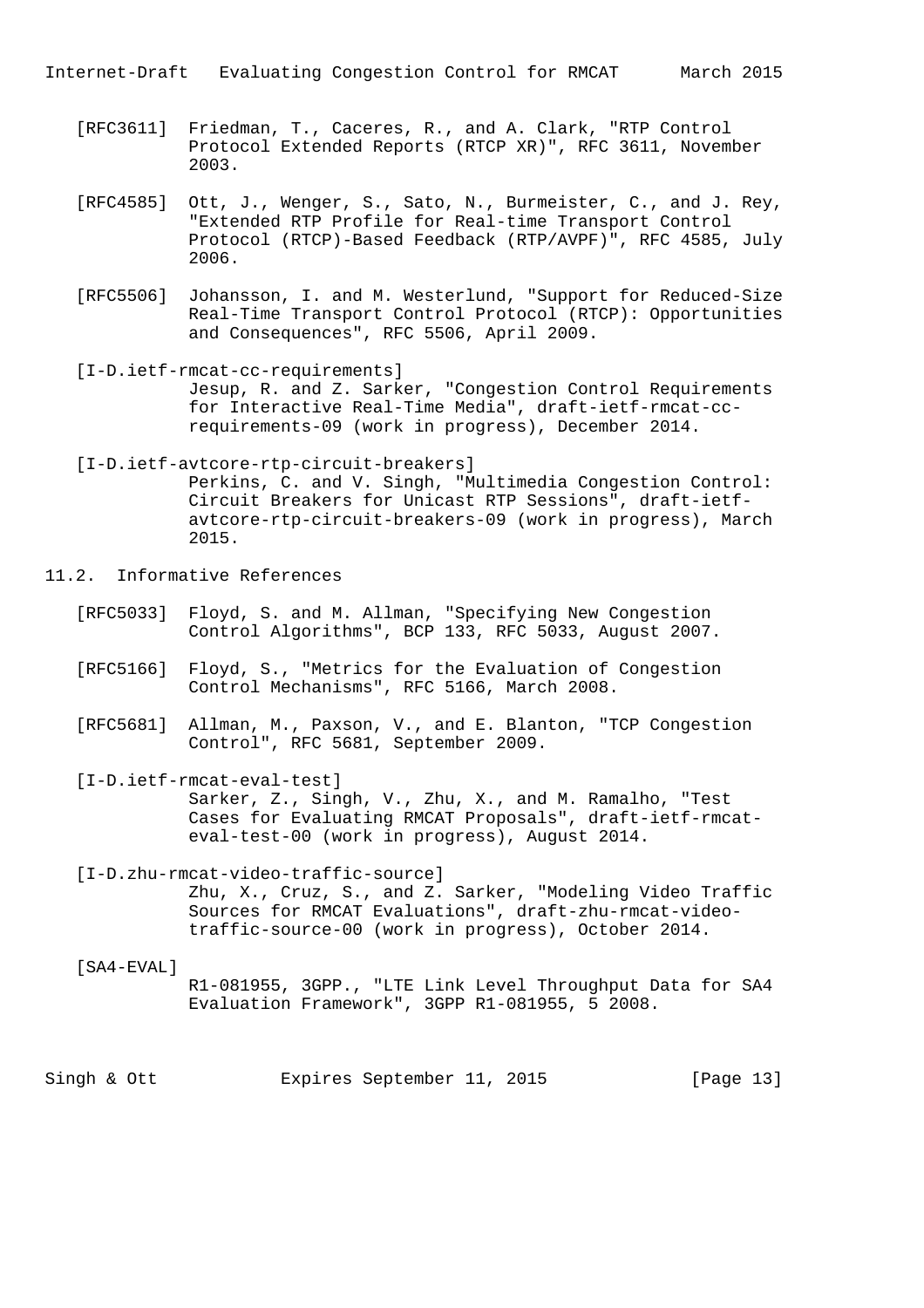[SA4-LR] S4-050560, 3GPP., "Error Patterns for MBMS Streaming over UTRAN and GERAN", 3GPP S4-050560, 5 2008.

[TCP-eval-suite] Lachlan, A., Marcondes, C., Floyd, S., Dunn, L., Guillier, R., Gang, W., Eggert, L., Ha, S., and I. Rhee, "Towards a Common TCP Evaluation Suite", Proc. PFLDnet. 2008, August 2008.

Appendix A. Application Trade-off

 Application trade-off is yet to be defined. see RMCAT requirements [I-D.ietf-rmcat-cc-requirements] document. Perhaps each experiment should define the application's expectation or trade-off.

### A.1. Measuring Quality

 No quality metric is defined for performance evaluation, it is currently an open issue. However, there is consensus that congestion control algorithm should be able to show that it is useful for interactive video by performing analysis using a real codec and video sequences.

Appendix B. Change Log

 Note to the RFC-Editor: please remove this section prior to publication as an RFC.

- B.1. Changes in draft-ietf-rmcat-eval-criteria-02
	- o Keep-alive version.
	- o Moved link parameters and traffic models from eval-test
- B.2. Changes in draft-ietf-rmcat-eval-criteria-02
	- o Incorporated fairness test as a working test.
	- o Updated text on mimimum evaluation requirements.
- B.3. Changes in draft-ietf-rmcat-eval-criteria-01
	- o Removed Appendix B.
	- o Removed Section on Evaluation Parameters.

Singh & Ott **Expires September 11, 2015** [Page 14]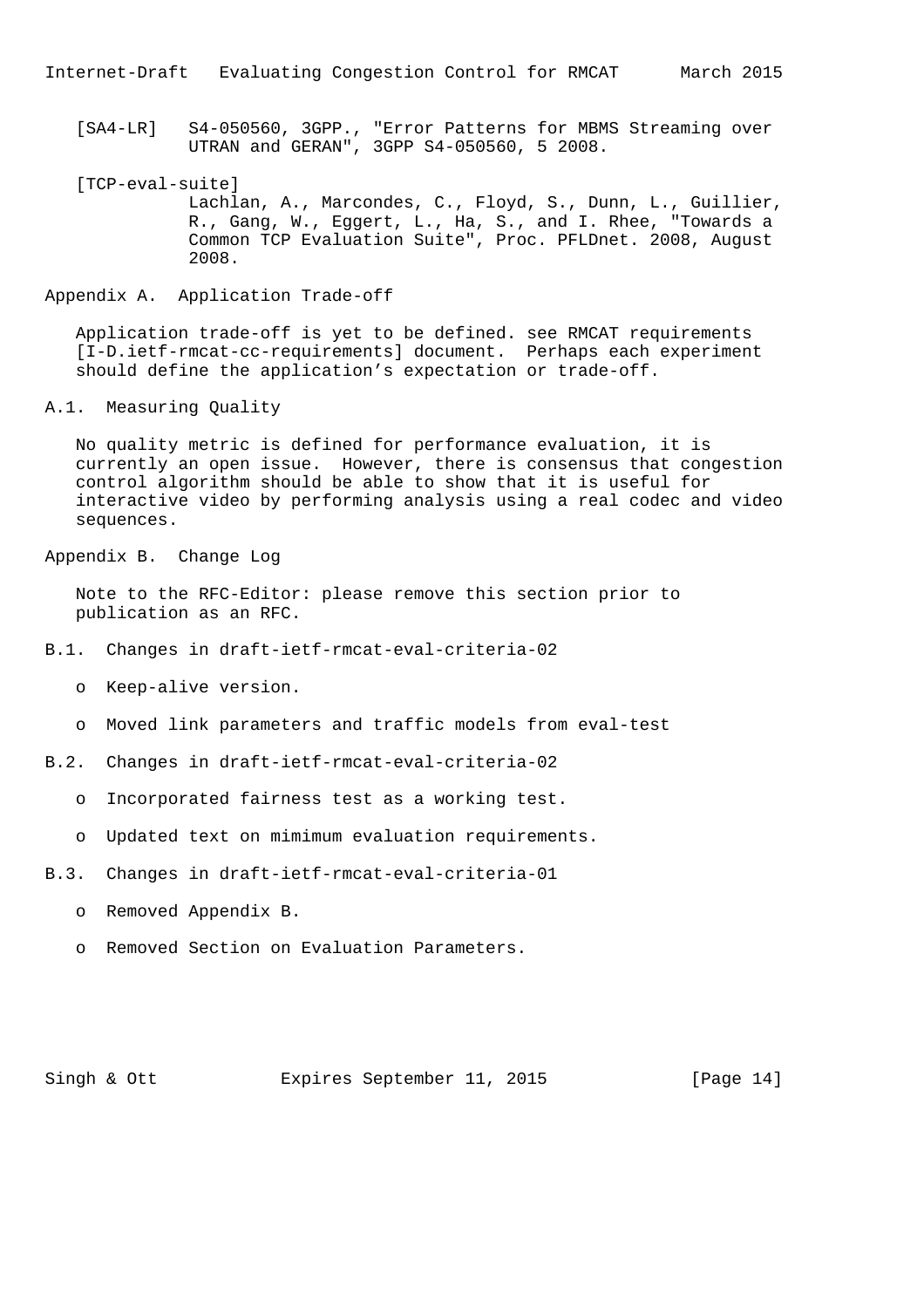- B.4. Changes in draft-ietf-rmcat-eval-criteria-00
	- o Updated references.
	- o Resubmitted as WG draft.
- B.5. Changes in draft-singh-rmcat-cc-eval-04
	- o Incorporate feedback from IETF 87, Berlin.
	- o Clarified metrics: convergence time, bandwidth utilization.
	- o Changed fairness criteria to fairness test.
	- o Added measuring pre- and post-repair loss.
	- o Added open issue of measuring video quality to appendix.
	- o clarified use of DropTail and AQM.
	- o Updated text in "Minimum Requirements for Evaluation"
- B.6. Changes in draft-singh-rmcat-cc-eval-03
	- o Incorporate the discussion within the design team.
	- o Added a section on evaluation parameters, it describes the flow and network characteristics.
	- o Added Appendix with self-fairness experiment.
	- o Changed bottleneck parameters from a proposal to an example set.
	- o
- B.7. Changes in draft-singh-rmcat-cc-eval-02
	- o Added scenario descriptions.
- B.8. Changes in draft-singh-rmcat-cc-eval-01
	- o Removed QoE metrics.
	- o Changed stability to steady-state.
	- o Added measuring impact against few and many flows.
	- o Added guideline for idle and data-limited periods.

Singh & Ott **Expires September 11, 2015** [Page 15]